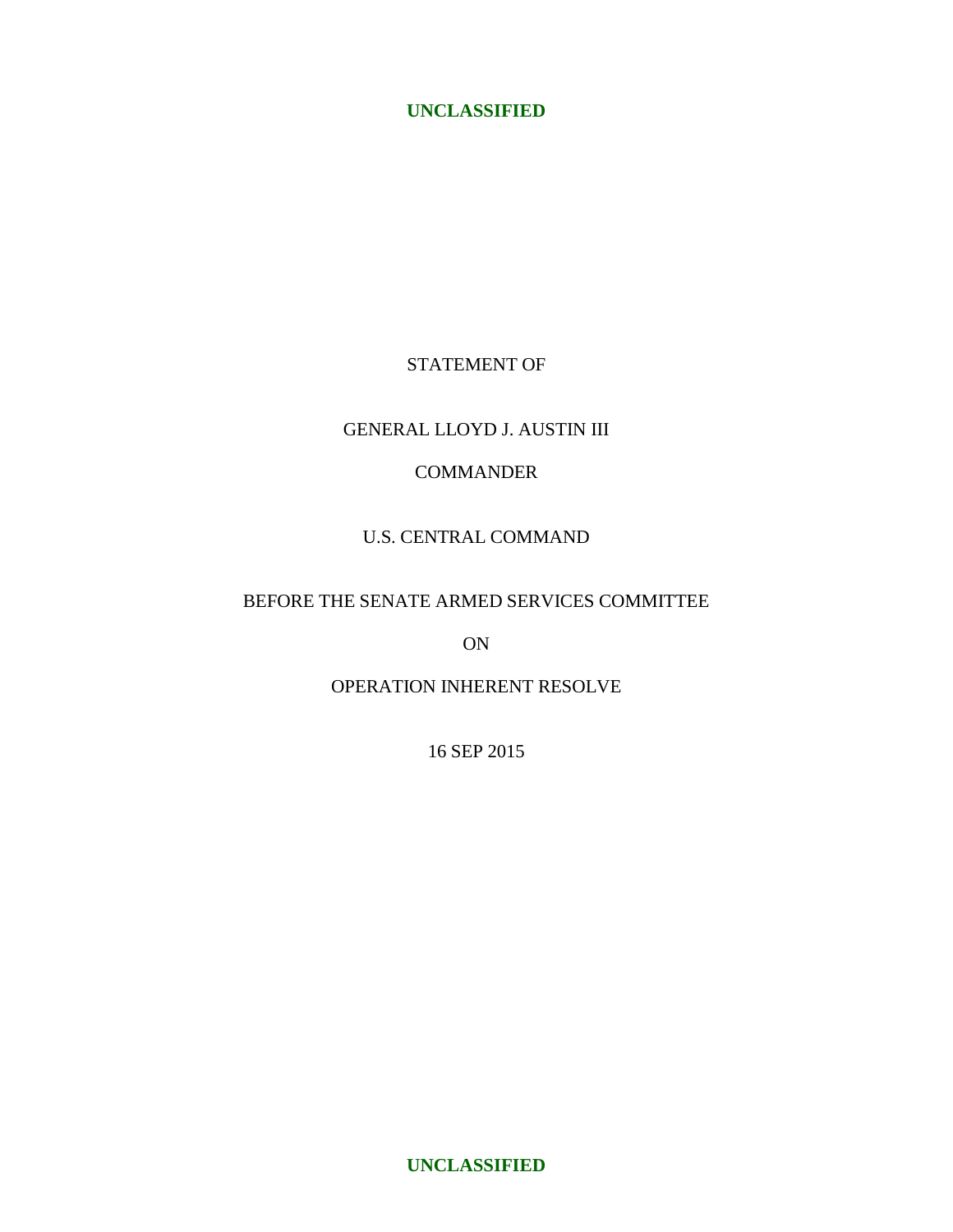**Introduction:** We have completed the first year of a multi-year campaign designed to counter and militarily defeat the self-proclaimed Islamic State (ISIL), which is commonly referred to by our partners in the region as "Daesh." This terrorist organization presents a very real threat to stability and security in Iraq and Syria and other parts of the Central Region and beyond; and, it also poses a potential threat to the U.S. homeland and our core national interests in the region. Today, despite some slow movement at the tactical level, we continue to make progress across the battlespace in Iraq and Syria in support of the broader USG strategy to degrade and ultimately defeat ISIL. We have achieved measurable effects against this enemy; and, looking ahead, we are postured to continue to make progress on multiple fronts across the combined joint operations area. Key to the enduring success of the military campaign is sustained pressure on ISIL, both from the air and on the ground; and, using indigenous forces to help create and sustain that pressure, while also curbing the flow of foreign fighters and cutting off the enemy's ability to resource himself.

Today, although ISIL is still able to conduct attacks and incite terror, the organization's overall capability has been disrupted. While Iraq's security forces have experienced some setbacks, they continue to make progress, enabled by Coalition airstrikes and our advise and assist and building partner capacity efforts. They have executed a number of Coalition-enabled operations against the enemy. In northern Iraq, the Kurdish Peshmerga have performed exceptionally well. The Kurdish-Arab Coalition in northeast Syria also is achieving substantial effects.

Of course, the military piece is just one component of the broader Counter-ISIL Strategy which consists of nine lines of effort (LOE), to be executed by all elements of the U.S. government and with the support of our Coalition partners. The military is responsible for two of the nine lines of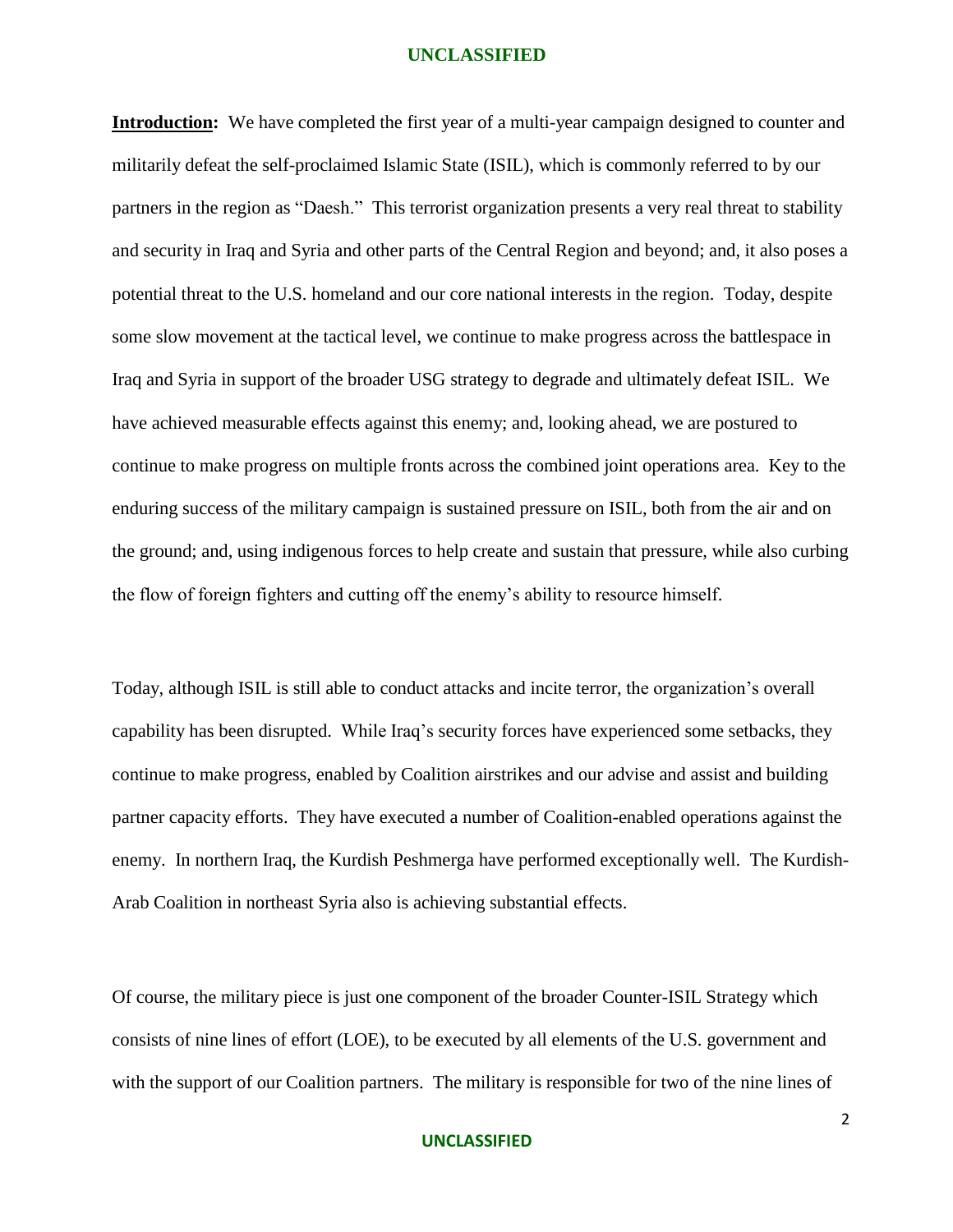effort. We are responsible for LOE #2—"Denying ISIL Safe Haven," and that is being accomplished through our support to indigenous ground forces in Iraq and Syria, primarily through our precision airstrikes, employment of available Intelligence, Surveillance, and Reconnaissance (ISR) assets, and our advise and assist efforts at operational headquarters. We also are responsible for LOE #3—"Building Partner Capacity," which includes our train and equip programs for both Iraq and Syria and ongoing advise and assist efforts for Iraq. We must succeed at both in order to set conditions for the military defeat of ISIL. However, a lasting defeat of this enemy will require a 'whole of government' effort across all nine LOEs. Most notably, we will need to see stable and inclusive governments in place in Iraq and Syria; and, we will have to curb the flow of foreign fighters, cut off ISIL's resourcing and financing, and effectively counter the enemy's information operations.

We are still in the early stages of this campaign and there is tough work ahead, and success will require strategic patience. But, the 60-plus nation Counter-ISIL Coalition remains strong and the indigenous ground forces, with the support of Coalition air operations and our advise and assist and building partner capacity efforts, continue to make progress across the battlespace in Iraq and Syria.

# **The Road to Mosul, June 2014:**

On June 10th, 2014, the city of Mosul, Iraq fell to the terrorist organization, ISIL or "Daesh." Within days, most of Iraq's security forces had withdrawn from northern Iraq, ISIL was making a strong push towards Erbil and Baghdad, and the country was in crisis. The U.S., with the support of partner nations, responded quickly and decisively to address the burgeoning crisis.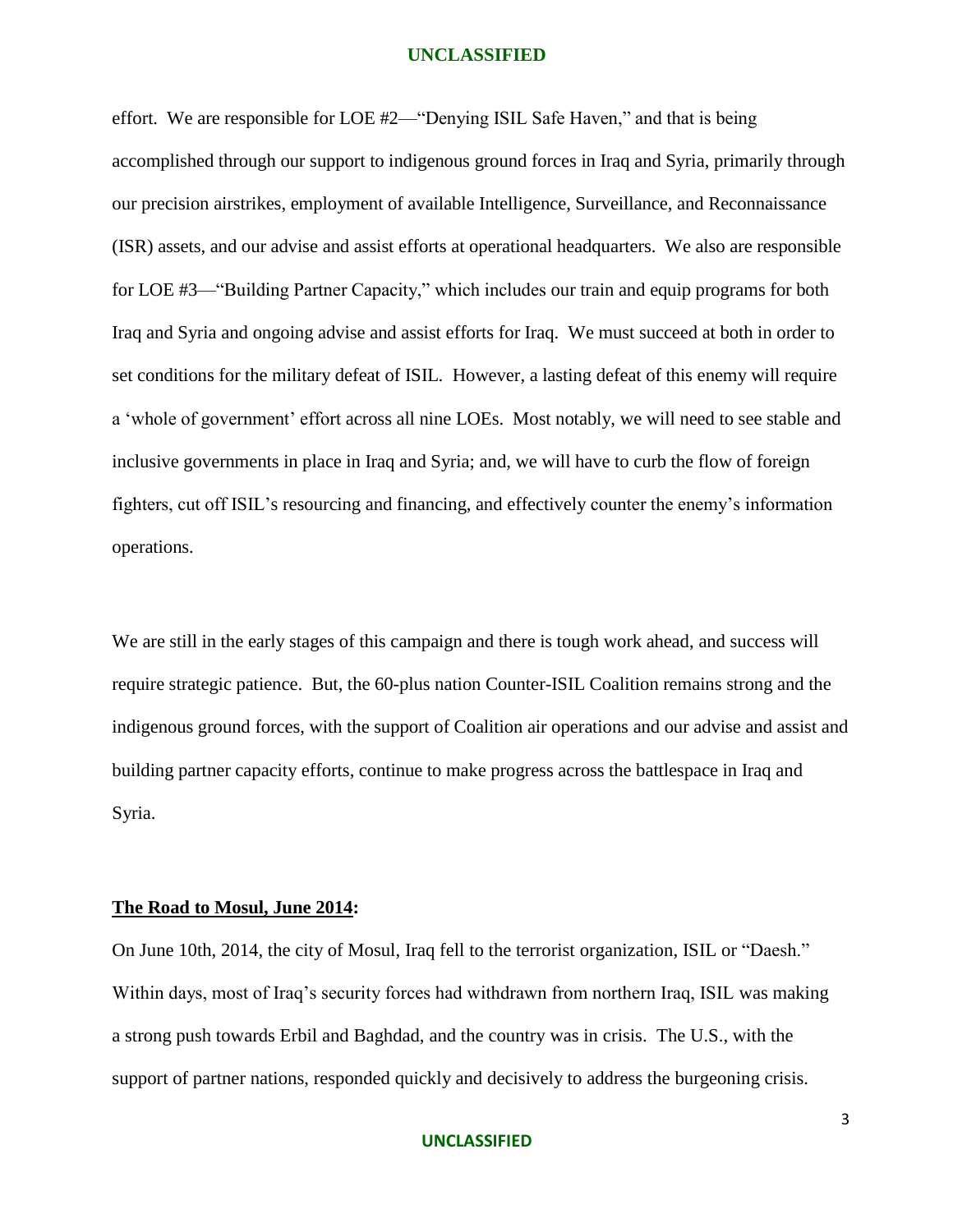Key also was understanding the root causes of the instability that enabled ISIL's rapid push south and west towards the capital city. ISIL was not a monolith, as it has sometimes been described. What we saw unfold in the initial stages of the conflict in Iraq was less a reflection of ISIL's military might and more the result of the Sunnis simply refusing to stop the organization's advance through the country. Over a period of years, the Iraqi government under Prime Minister Maliki had alienated the Sunni and Kurdish populations. This led to growing unrest and security seams. ISIL saw the opportunity and launched their attack into Iraq absent resistance from the Sunnis who viewed ISIL as a means for bringing about a change in their government. The majority of the Sunnis simply refused to fight for Prime Minister Maliki. They allowed – and in some cases facilitated – ISIL's push through the country.

Unfortunately, the security forces were largely incapable of mounting a credible defense against ISIL. After we departed in 2011, their skills quickly atrophied. The leadership of the country made a series of poor decisions; among them was the decision to stop training the Iraqi security forces and to stop maintaining their equipment. They, in turn, suffered a number of defeats early on in ISIL's push towards Baghdad.

# **The Regional Campaign Plan to Counter ISIL:**

One year ago, in September 2014, President Obama announced to the American people that the United States, with the support of a broad Coalition, would take action to degrade, dismantle, and ultimately defeat ISIL through a comprehensive and sustained whole-of-government strategy. The military effort represents one element of this broader strategy; and, we are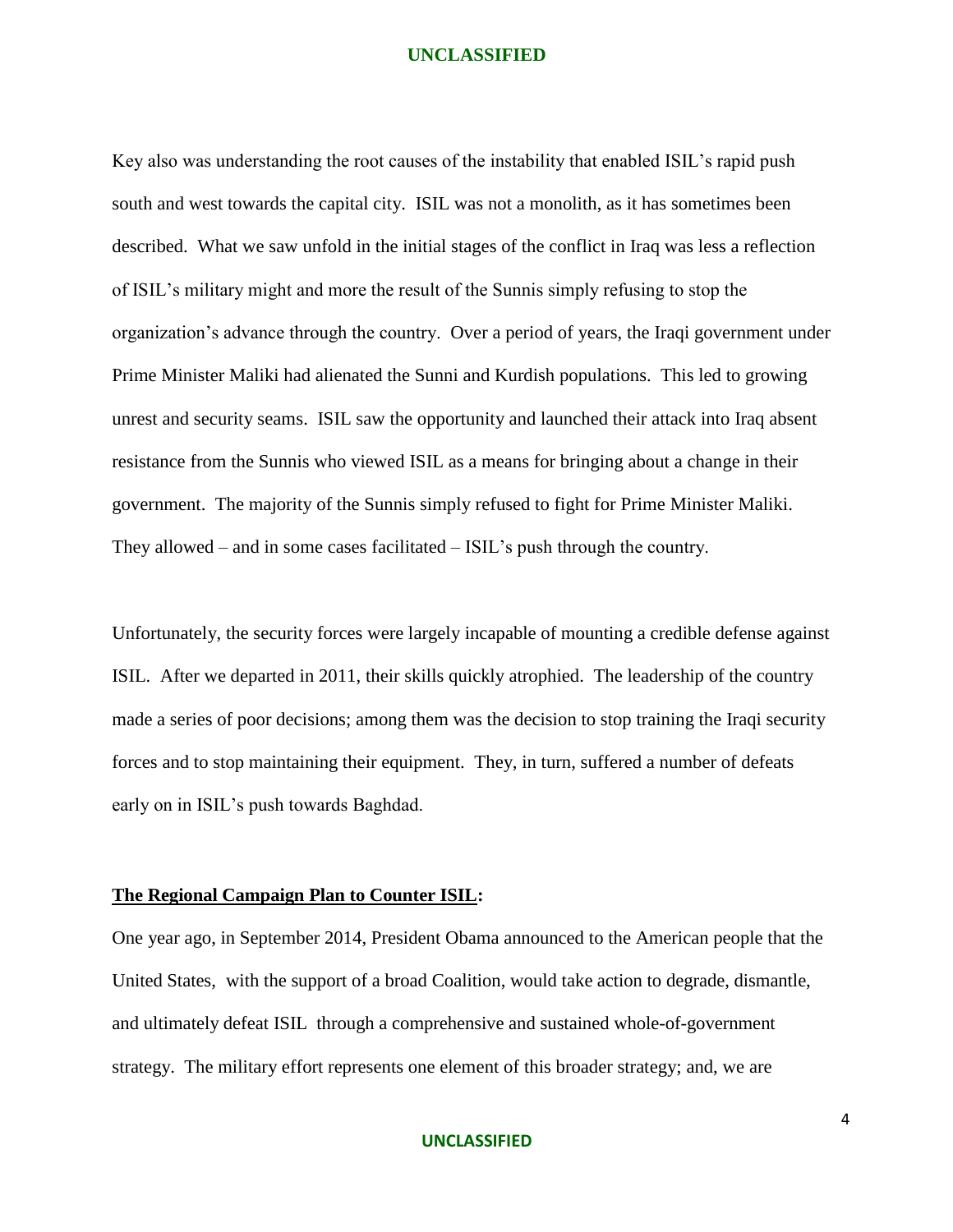currently in the early stages of our counter-ISIL military campaign, Operation Inherent Resolve (OIR). The objective of the military campaign is to defeat the enemy through our own actions and by enabling the efforts of our Coalition partners and the indigenous forces on the ground in Iraq and Syria. The plan consists of a framework with five key elements: COUNTER (HALT), CONTAIN, ENABLE, ELIMINATE, DEFEAT. Many of the efforts are occurring simultaneously or near-simultaneously; and, progress is being achieved in all areas.

# **Halting ISIL's advance:**

We said that we would first have to halt ISIL's advance; and, we have done this in Iraq. The enemy is no longer able to conduct large-scale operations and to seize and hold large swaths of new terrain. While ISIL is still capable of exploiting weaknesses in counter-ISIL forces and they can and do operate freely in uncontested terrain, the enemy's focus has shifted primarily to defending territory in Iraq. Even in areas where we see increased ISIL activity, like at Ramadi and Bayji, we assess that the intent of these operations is simply to hold the terrain and occupy the Iraqi security forces.

A key element of the ongoing effort to degrade ISIL's capability is our **Coalition-led air operations**, which have been extraordinarily effective. Since commencing airstrikes on 8 August 2014 and 23 September 2014 in Iraq and Syria, respectively, Coalition air crews from 14 partner nations have conducted more than 6,900 total strikes. They are taking the fight to the enemy in a significant way, and have greatly enhanced the reach and effectiveness of the indigenous ground forces.

Coalition airstrikes in support of OIR have proven to be some of the most precise and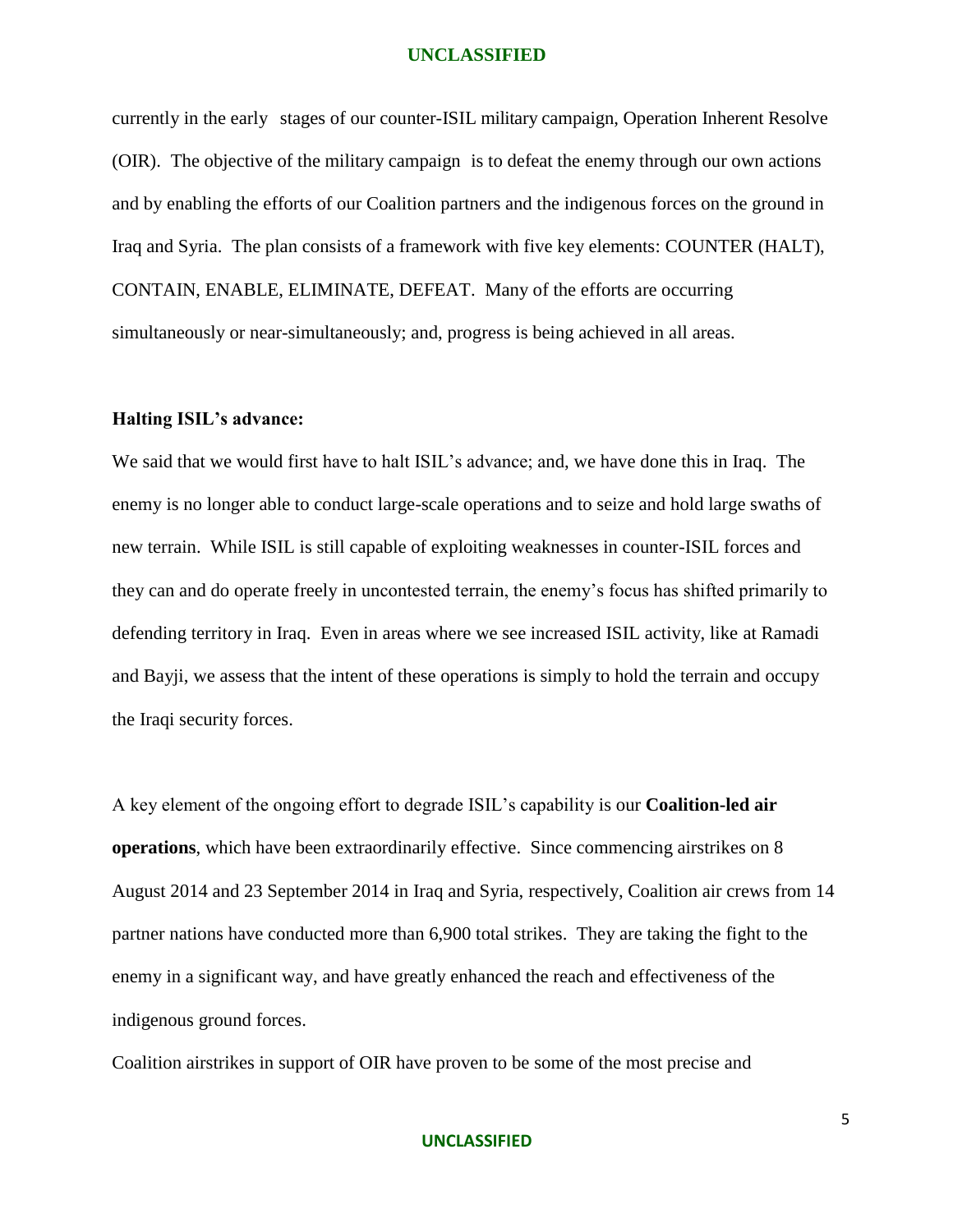disciplined in the history of warfare [>95% effectiveness rating]. The high level of precision seeks to minimize collateral damage, even as we preserve an unprecedented tempo in targeting ISIL's warfighting capability. This is especially important given the highly-charged sectarian undercurrents at play in the region. We also are taking advantage of our access to the airbase in Incirlik, Turkey, and maximizing the additional assets of our partners in Syria. Turkey is now conducting strikes in Syria, along with a number of other Coalition partners; and, there are a few countries that are contemplating joining them.

ISIL is a terrorist organization that, in the early stages of this fight, was attempting to behave like a conventional military. As the Coalition increased pressure on the enemy, ISIL reverted back to operating like an irregular force in many ways, just as we anticipated. Given the nature of the enemy and the nature of this fight, our air crews are required to maintain near-constant overhead coverage as they pursue dynamic targeting opportunities. Their contribution to the campaign cannot be overstated. The combination of the increasingly effective air campaign and the growing numbers of indigenous ground forces affords us more opportunities to pressure ISIL.

Over the past year, Coalition airstrikes have effectively disrupted ISIL's command and control, interrupted the resourcing of their operations, and attrited their forces and senior leadership. ISIL's leadership network has been impacted; and, though the organization has demonstrated the ability to replace leaders killed or wounded in action, the replacements are likely to be less skilled and less experienced. Moreover, reflections of recent strikes indicate a growing level of distrust, fear of spies, and paranoia across ISIL's leadership.

# **UNCLASSIFIED**

6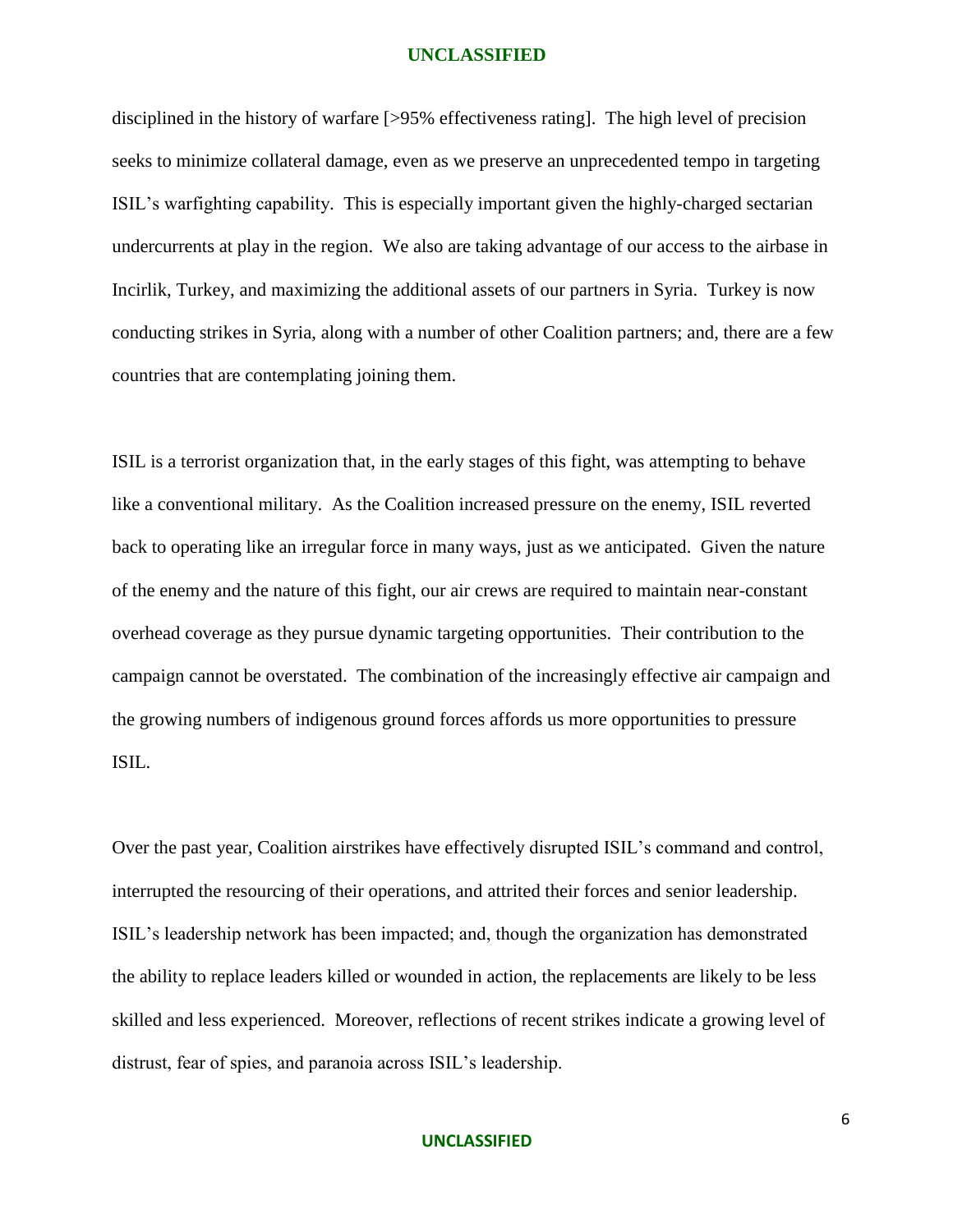Though degrading the enemy will remain a key task throughout the full duration of the military campaign, our efforts to date have effectively halted ISIL's advance in Iraq and forced the enemy to fight mainly defensive operations to prevent further loss of territory and access to critical lines of communication.

# **Containing ISIL:**

In addition to halting ISIL's advance in Iraq, it is imperative that we continue to help to protect our regional partners' borders and sovereign spaces. ISIL has eroded stability in the region, placing neighboring countries, including Jordan and Lebanon, at risk. We continue to provide critical support to our partners in an effort to bolster their defenses and enable their activities and operations aimed at countering ISIL.

Ultimately, we also want to gain control over the remaining border crossing sites inside of Syria in order to reduce the flow of foreign fighters. To date, Coalition-enabled efforts by anti-ISIL forces have disrupted some key lines of communication between Turkey and Syria and Syria and Iraq. These critical efforts must continue in earnest.

# **Enabling the indigenous forces:**

We said that we would have to enable the efforts of the indigenous forces; and, we are doing so in a number of ways. The pace of the campaign will be dictated by these indigenous forces. We are teaching, coaching and mentoring them through our **Advise and Assist** efforts. Our advisors are co-located with the Iraqi leadership at the Baghdad Operations Center and the Anbar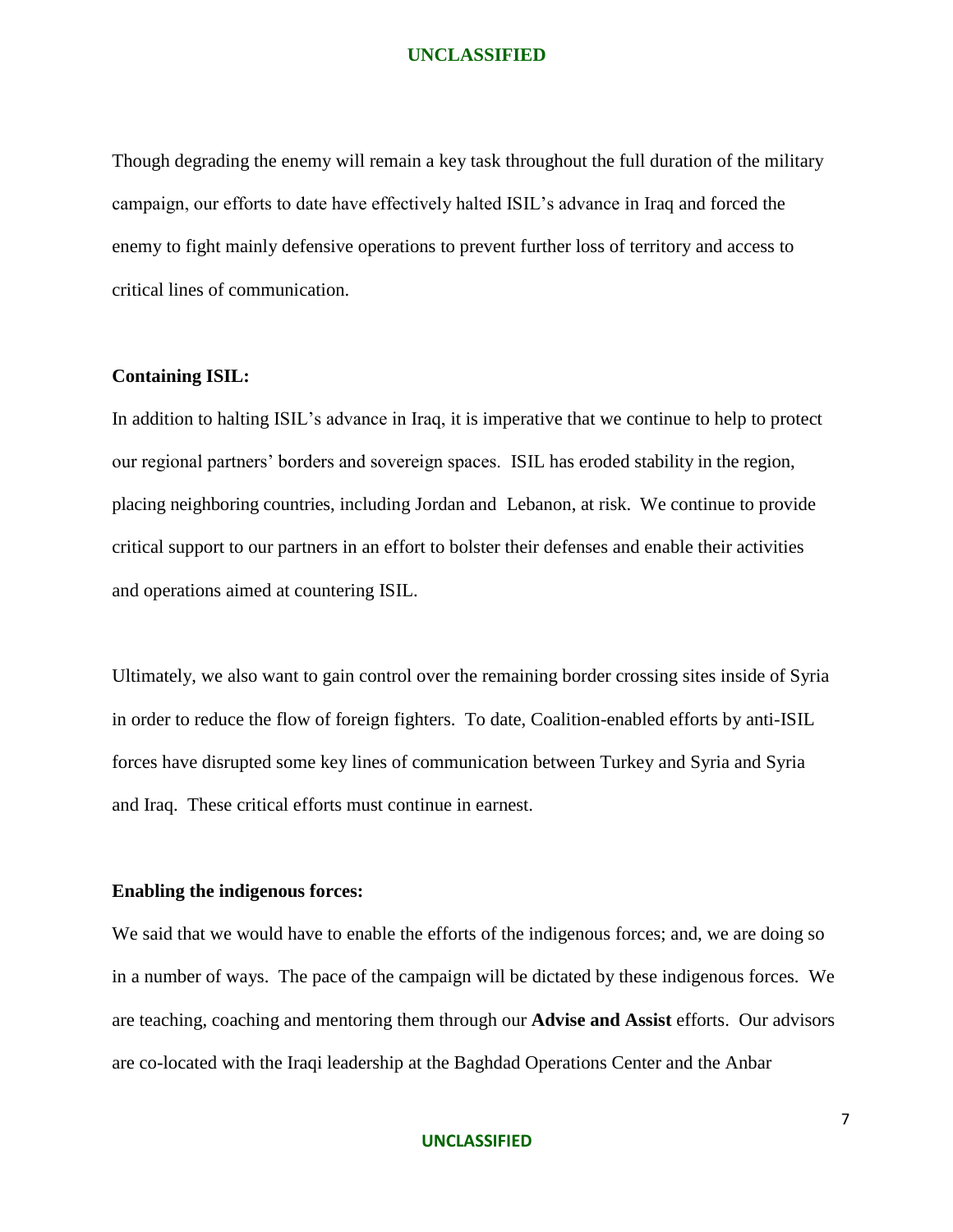Operations Center and they have helped the Iraqis to plan and oversee multiple ground operations. We also are assisting the Iraqis in their efforts to regenerate and restructure their security forces through our **Building Partner Capacity (BPC) program**. To date, nearly 13,000 Iraqi soldiers have been trained at multiple BPC sites in Iraq, and more than 3,000 are currently undergoing training, which includes training to maintain their equipment. Coalitiontrained Iraqi Army forces are currently involved in ongoing operations and holding their ground. That said, the Iraqis' decision to not accept any risk around Baghdad by repositioning forces to fight ISIL will continue to limit their ability to generate sufficient combat power. The Iraqis must recruit and train new forces. Our BPC and advise and assist efforts are making a difference, but until the Iraqis commit to a more rapid force generation, gains will likely remain limited.

We also are in the process of assisting with the training and equipping of Sunni tribal fighters. More than 3,100 fighters have successfully completed training; and, 750 additional fighters are scheduled to undergo training in the coming weeks. This effort represents a potential 'gamechanger,' if coupled with meaningful reconciliation by the Government of Iraq, as the GoI cannot be successful long-term without the support of its Sunni citizens.

We also are in the process of training and equipping vetted moderate Syrian opposition forces through our **Syria Train & Equip program**. Although the program got off to a slow start, in large part due to the complex nature of the undertaking, we remain confident that it will pay dividends going forward. The forces trained will be additive to and may enable efforts already underway by Syrian Kurds, Syrian Arabs, and other anti-ISIL forces. At the same time, we are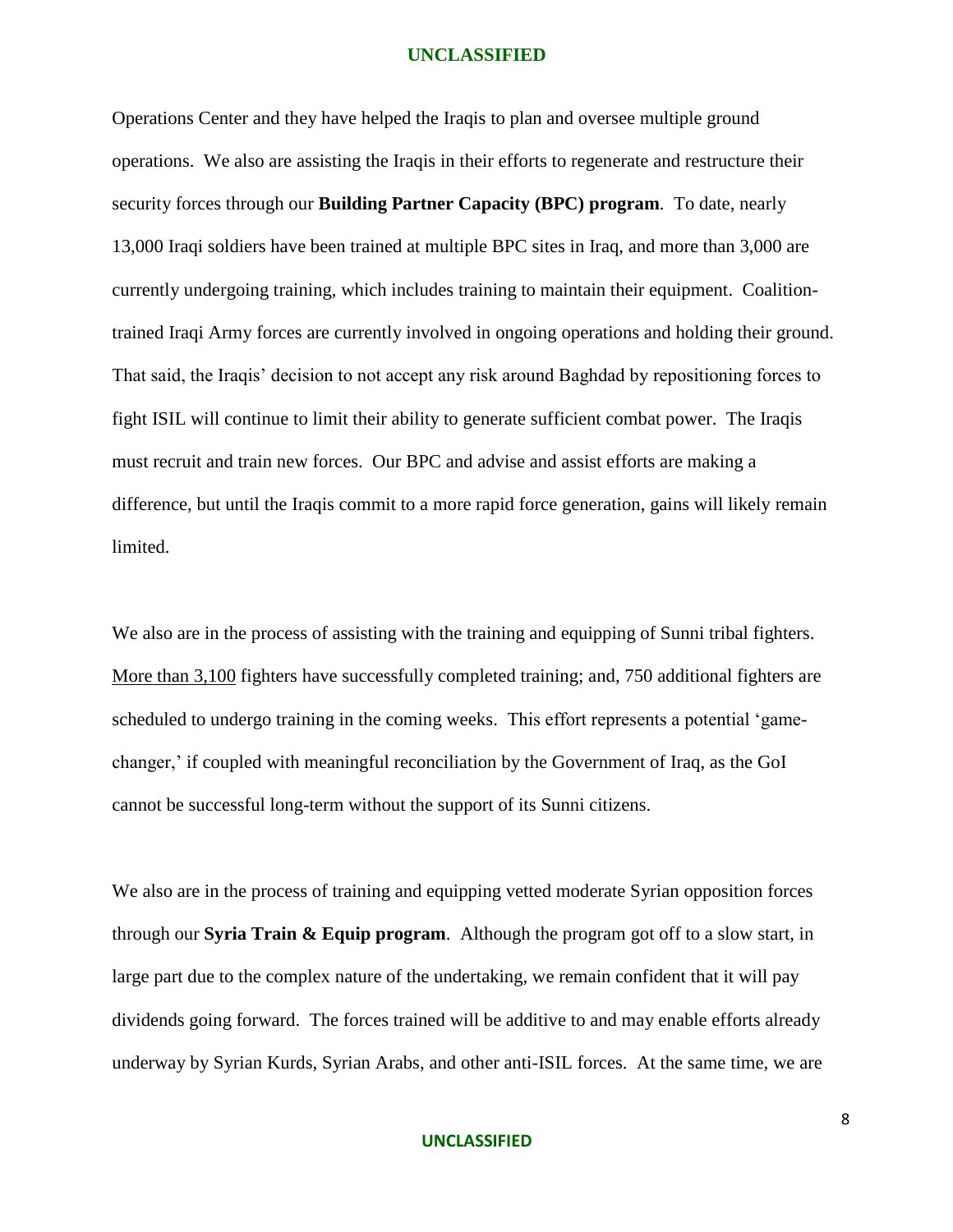seeing a shift in momentum in Syria; and, we are looking for ways to build upon the gains achieved thus far.

Of note, over the past several months, the Syrian Kurds, have performed exceptionally well in northeast Syria. They, along with associated Arab elements, have retaken some 17,000 square kilometers from the enemy. This presents a significant opportunity and potential inflection point in the Counter-ISIL Campaign. There is the potential to isolate the capital and remove ISIL from the remaining stretch of border between Syria and Turkey that it still controls. Counter-ISIL operations in this stretch of territory could deal a strategic and ideological blow to ISIL.

# **Eliminating ungoverned space:**

Through our own actions and by enabling the efforts of our Coalition partners and the indigenous forces on the ground in Iraq and Syria, we have disrupted ISIL's capability and eliminating the enemy's access to ungoverned spaces and to key border crossings and supply routes in both countries. These efforts will continue to prove essential to the overall success of the Counter-ISIL Campaign.

# **Defeating ISIL:**

We are seeing progress being made in our pursuit of our stated objectives. Last year, we saw ISIL moving in large convoys unimpeded throughout Iraq with black flags flying. Iraq's security forces were in tatters and the troops either refused or were incapable of defending against the onslaught by ISIL. Since then, with the help of the U.S.-led Coalition, the Iraqis have taken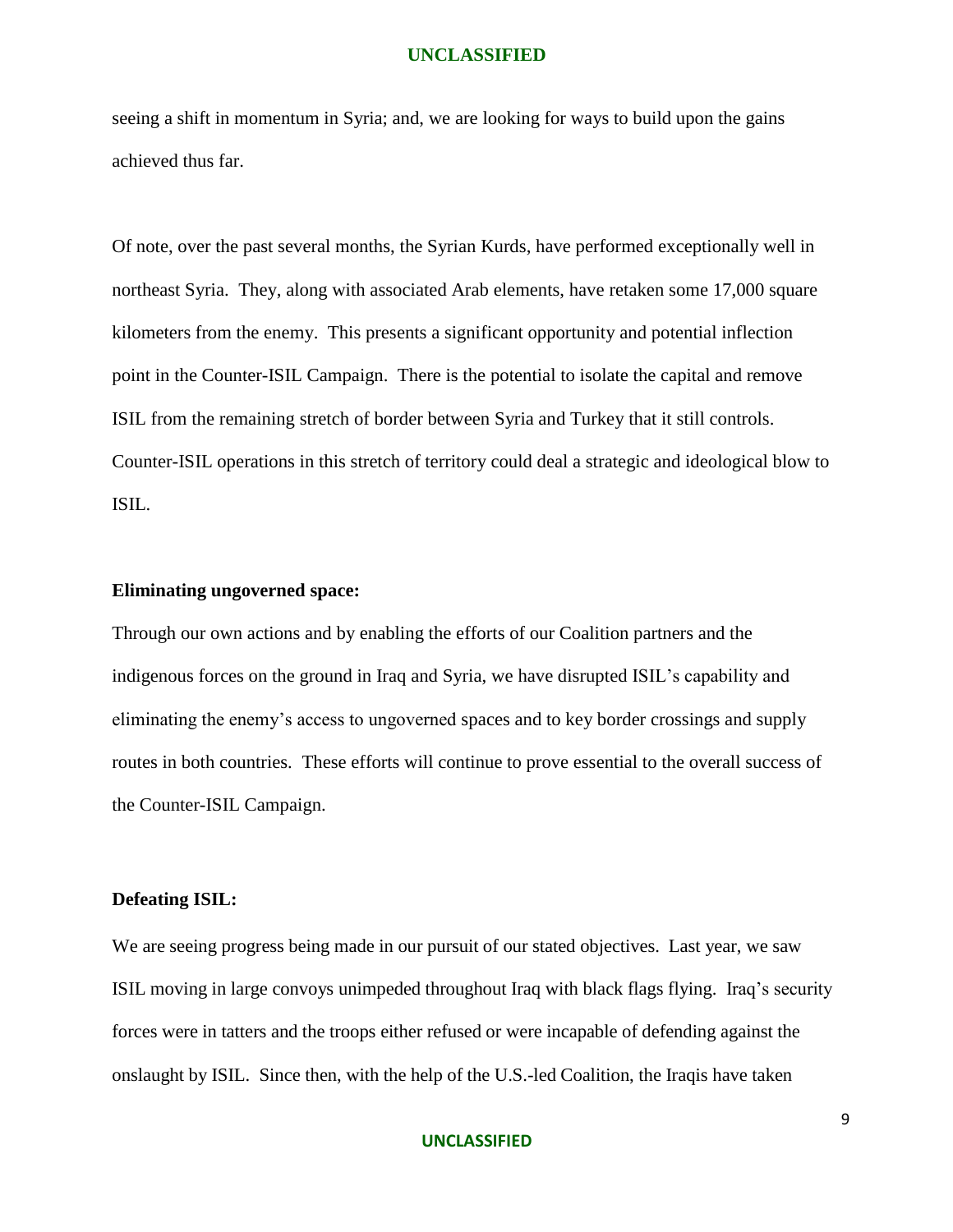some steps towards rebuilding their forces. The introduction of new commanders has been particularly helpful. The Iraqis also sent a portion of their forces through training at our BPC sites; although, they are not filling the classes to capacity and they do need to do a better job of recruitment and force generation. In terms of progress achieved, the Iraqis have planned and executed a number Coalition-enabled military operations, and they have retaken terrain previously lost to ISIL. Meanwhile, ISIL's movement is more restricted, and they are adjusting their patterns of activity to avoid being targeted by Coalition aircraft and anti-ISIL forces. There is still a great deal of work to be done and a long road ahead, but at the one-year mark, we are seeing signs of progress in our military campaign.

## **The Counter-ISIL Coalition:**

Of course, the United States is not doing this alone. The contributions being made by our Coalition partners are essential to our success. Indeed, the 60-plus nation Counter-ISIL Coalition represents the strength and cohesion of our campaign. In particular, the active and public involvement of our regional partners, along with a large number of international partner nations, has greatly enhanced the fight and sends a clear message to ISIL and other violent extremist organizations that their actions will not be tolerated.

# **Existing political challenges:**

We have made measurable progress over the past year. Indeed, we have set conditions for further progress across all nine lines of effort. We must build upon the successes achieved to date and take definitive action in key areas. These areas include the disruption of the flow of foreign fighters, improved counter-messaging, and government reforms and reconciliation.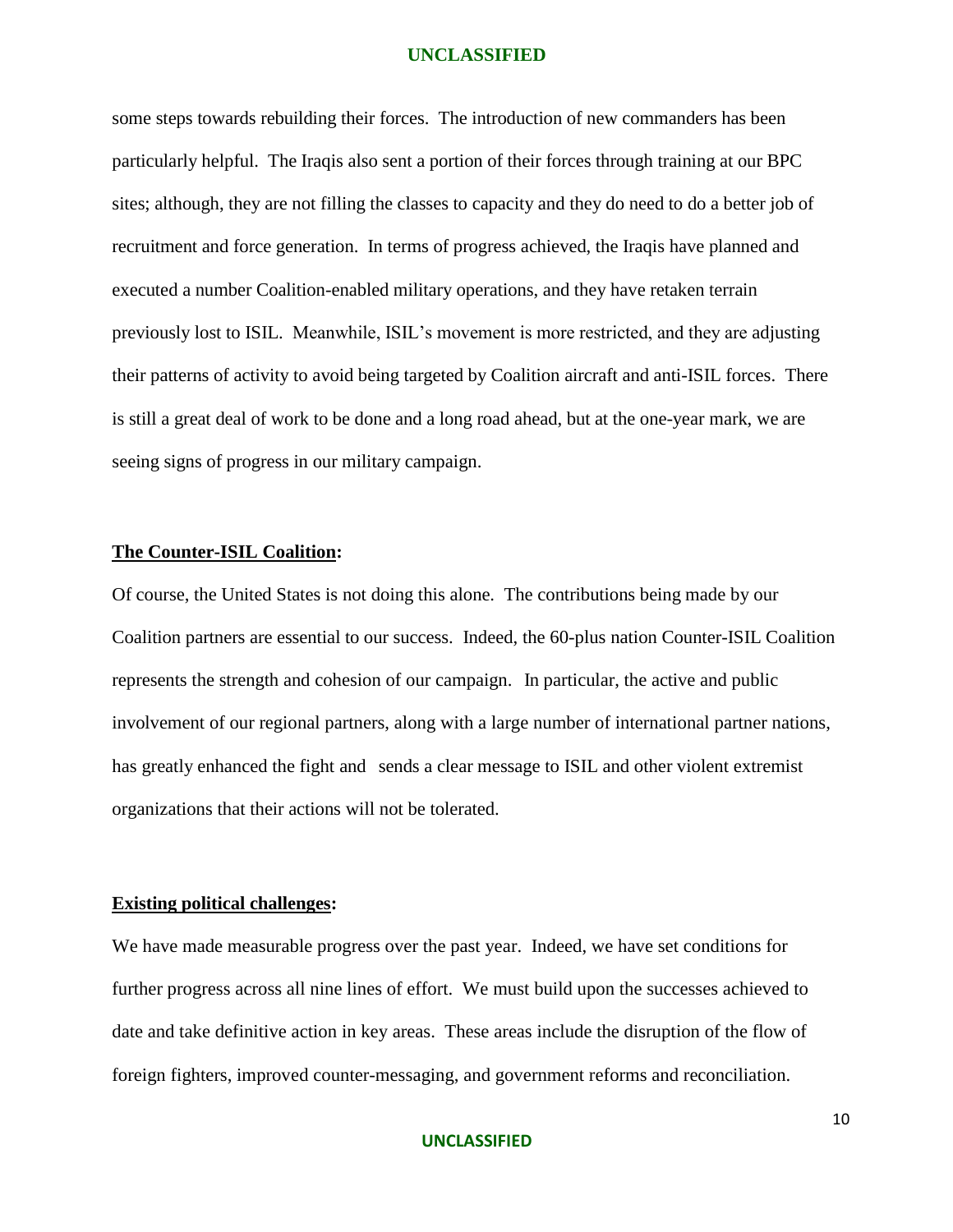Most notably, the effects of our military efforts will be short-lived if the Iraqis do not address their political problems. Prime Minister Haider al-Abadi has vowed to be more inclusive of the Sunnis and Kurds and other minority groups. We are encouraged by the early steps he has taken to reach out to the Sunnis and Kurds and we are urging him to follow through on pledges made in the near-term. We also are encouraged by his efforts to enact much-needed reforms in the government. If effectively implemented, these reforms will address endemic problems in Iraq's political and economic sectors over the long-term. Enacting the reforms will not be an easy undertaking. However, these efforts are very important. National reconciliation remains critical to the success of the counter-ISIL campaign.

# **Our collective goal: The ultimate defeat of ISIL:**

We said that the military campaign would take time, and it will take time. We should expect there will be occasional setbacks along the way, and particularly in these early stages as we coach and mentor a force that is actively working to regenerate capability after years of neglect and poor leadership. We also need to keep in mind that we are supporting and enabling this effort. We are executing this campaign by, with, and through the indigenous forces; and, our partners are in the lead. It must be this way if we are to achieve lasting positive effects. It is taking a bit longer to get things done as a result; but, the indigenous forces are making progress, and they continue to build capability.

Our mission is clear and that is to degrade and militarily defeat ISIL. In the process, we want to help to change the conditions inside of Iraq and Syria, so that what we see happening there now,